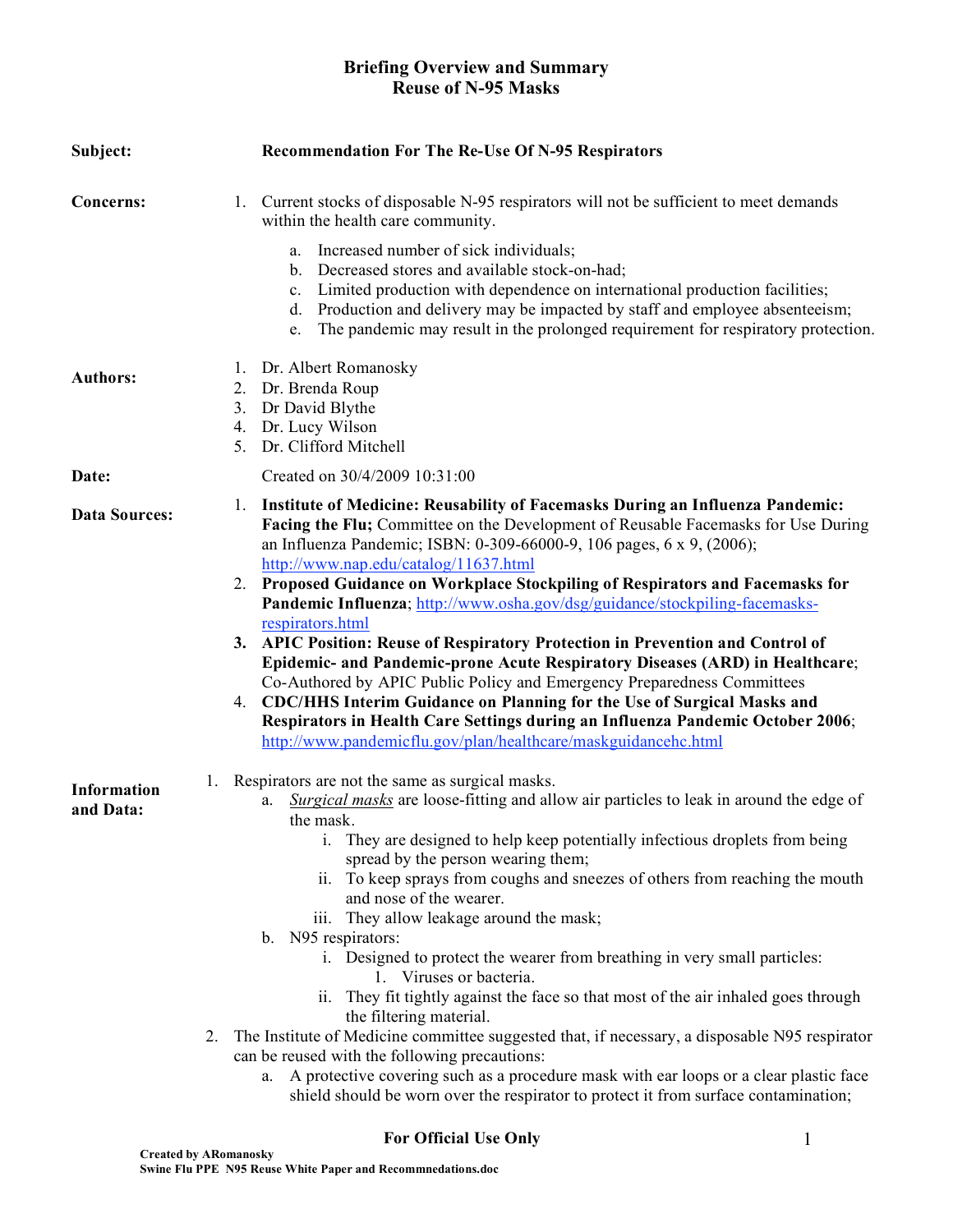# **Briefing Overview and Summary Reuse of N-95 Masks**

- b. The respirator should be carefully stored between uses in a receptacle that allows for some breathability; e.g. a paper bag, a plastic container with holes in the top, a closable plastic bag with holes in it.
- c. The wearer should wash his or her hands before and after handling the respirator and the device used to shield it.
- d. These steps are intended for reuse of a respirator by a single person.

- Assessment: 1. This is a guidance and for informational purposes.
	- 2. Filtering face piece respirators have been reused during public health crises in resourcelimited settings,
		- a. The safety and efficacy of this approach has yet to be confirmed.
		- b. It is not possible to give definitive guidance on the safety or efficacy of reuse or decontamination of disposable respirators.
	- 3. Respirator users should not attempt to disinfect filtering face piece respirators such as N95s;
		- c. It may create a health hazard for the user;
			- i. Reuse may increase the potential for contamination through contact transmission.
		- d. It may render the respirator ineffective in providing respiratory protection.
	- 4. The risk of contaminating the inside of the respirator through improper handling must be weighed against the need to provide respiratory protection.

#### **Recommendations For Reuse Of Respirators, Surgical And Procedure Masks During** *Periods Of Scarce Resources*

- 1. Do NOT share personal protective equipment.
- 2. Reuse may be considered but only under conditions where there is a scarcity of resources;
- 3. *If supplies are limited, use of particulate respirators should be prioritized to staff providing care for patients who are on airborne infection isolation (AII)*;

## **Healthcare Facility Administrative and Environmental Actions to Limit Employee Exposure:**

- *1. Minimize the demand for respirators by undertaking the following measures:*
	- a. Dedicate entrances and passageways for infectious patients;
		- b. *Reduce Healthcare Worker Exposure***:**
			- i. *All patients with symptoms consistent with flu should wear a surgical mask;*
				- ii. Minimize the number of personnel required to come in contact with suspected or confirmed infectious patients,
					- 1. *Establish cohort unit and limit crossover of staff* from affected units.
						- a. Establish specific wards for patients with infectious conditions;
					- 2. Assign dedicated staff (e.g., healthcare, housekeeping, custodial) to provide care for infectious patients and restricting those staff from working with non-infectious patients;
		- c. **Cohorting:** *Workers assigned to an infected cohort can keep the device on while in the unit, not removing or manipulating the de*vice
			- i. Only if patients with flu are cohorted in a common area or in several rooms on a nursing unit, and multiple patients will be visited:
			- ii. It may be practical for a HCW to wear one particulate respirator for the

## **For Official Use Only**